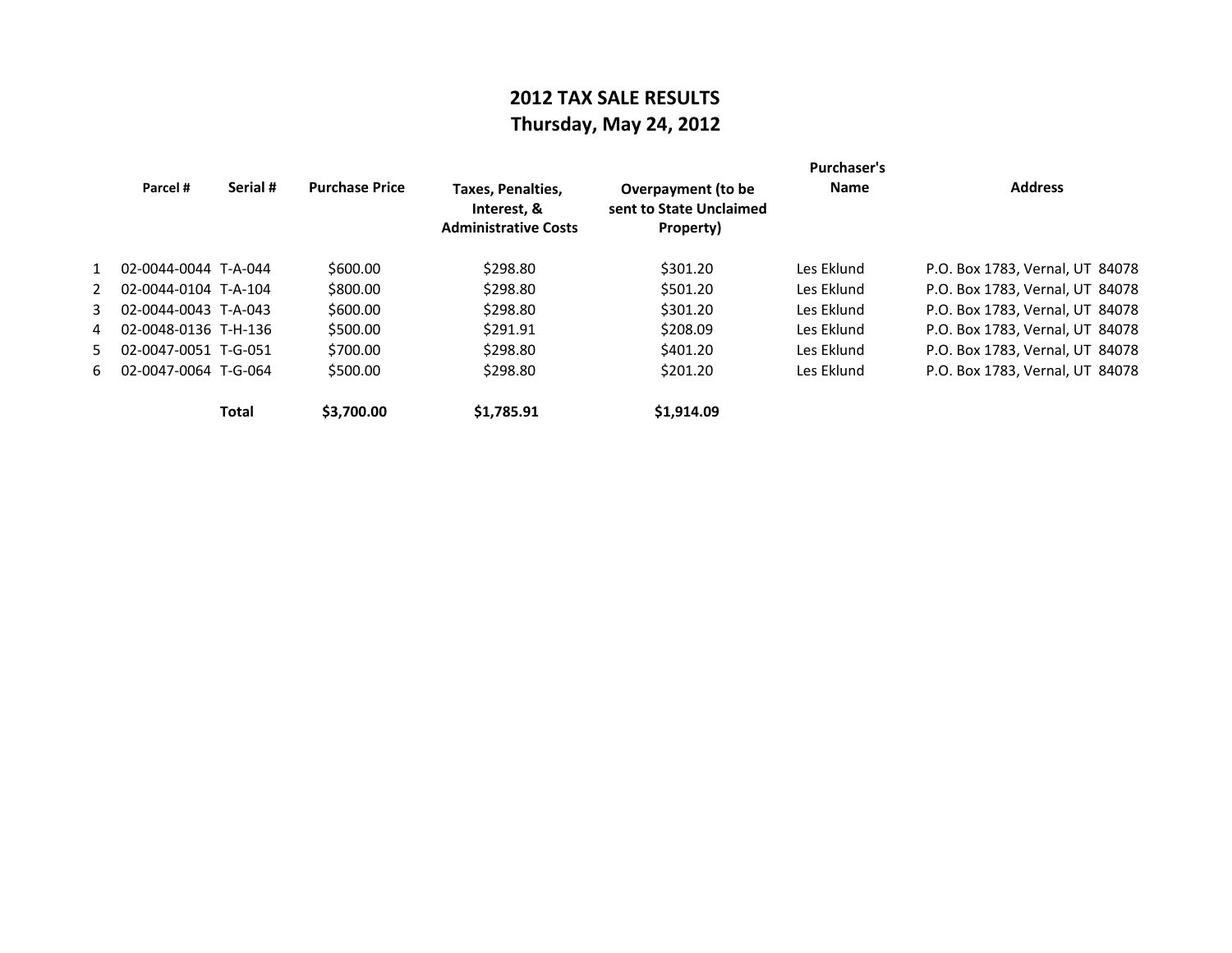### **2013 TAX SALE RESULTS Wednesday, May 30, 2012**

| Parcel #               | Serial # | <b>Purchase Price</b> | Taxes, Penalties,<br>Interest. &<br><b>Administrative Costs</b> | Overpayment (to be<br>sent to State Unclaimed<br>Property) | <b>Purchaser's Name</b> | <b>Address</b>                         |
|------------------------|----------|-----------------------|-----------------------------------------------------------------|------------------------------------------------------------|-------------------------|----------------------------------------|
| 1 01-0002-0181 A181    |          | \$2,300.00            | \$2,239.88                                                      | \$60.12                                                    | Linda S. Taliaferro     | 337 Virginia Cr, Green River, WY 82935 |
| 2 02-0044-0104 T-A-104 |          | \$800.00              | \$300.49                                                        | \$199.51                                                   | Les Eklund              | P.O. Box 1783, Vernal, UT 84078        |
|                        | Total    | \$3,100.00            | \$2,540.37                                                      | \$259.63                                                   |                         |                                        |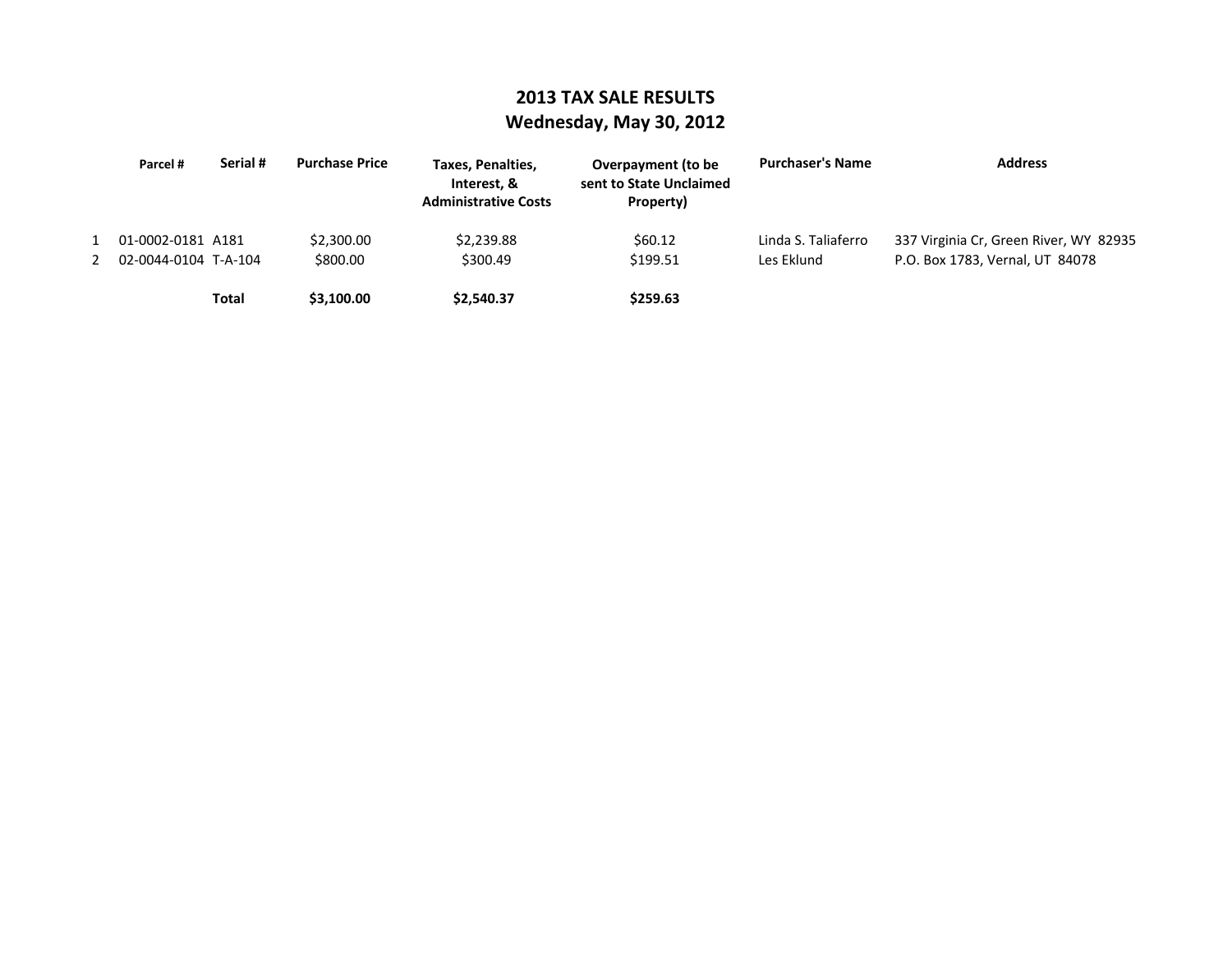### **2014 TAX SALE RESULTS Thursday, May 29, 2014**

|               | Parcel #             | Serial # | <b>Purchase Price</b> | Taxes, Penalties,<br>Interest. &<br><b>Administrative Costs</b> | Overpayment (to be<br>sent to State Unclaimed<br>Property) | <b>Purchaser's Name</b> | <b>Address</b>                         |
|---------------|----------------------|----------|-----------------------|-----------------------------------------------------------------|------------------------------------------------------------|-------------------------|----------------------------------------|
|               | 1 01-0111-0058 CC-58 |          | \$4,000.00            | \$369.87                                                        | \$3,630.13                                                 | Lynn Scott Lafeen       | 13968 So. Tick Ln., Herriman, UT 84096 |
| $\mathcal{P}$ | 02-0046-0044 T-C-044 |          | \$2,100.00            | \$304.82                                                        | \$1,795.18                                                 | Teresina K Hall         | 376 W. 2000 S., Vernal, UT 84078       |
| 3             | 02-0047-0036 T-G-036 |          | \$304.82              | \$304.82                                                        | \$0.00                                                     | Carl Allen Morck Estate | PO Box 1, Green River, WY 82935        |
| 4             | 02-0050-0073 T-R-073 |          | \$500.00              | \$304.81                                                        | \$195.19                                                   | Carl Allen Morck Estate | PO Box 1, Green River, WY 82935        |
| 5.            | 02-0050-0085 T-R-085 |          | \$2,350.00            | \$304.81                                                        | \$2,045.19                                                 | Carl Allen Morck Estate | PO Box 1, Green River, WY 82935        |
|               |                      |          |                       |                                                                 |                                                            |                         |                                        |

**Total \$9,254.82) \$1,589.13) \$7,665.69)**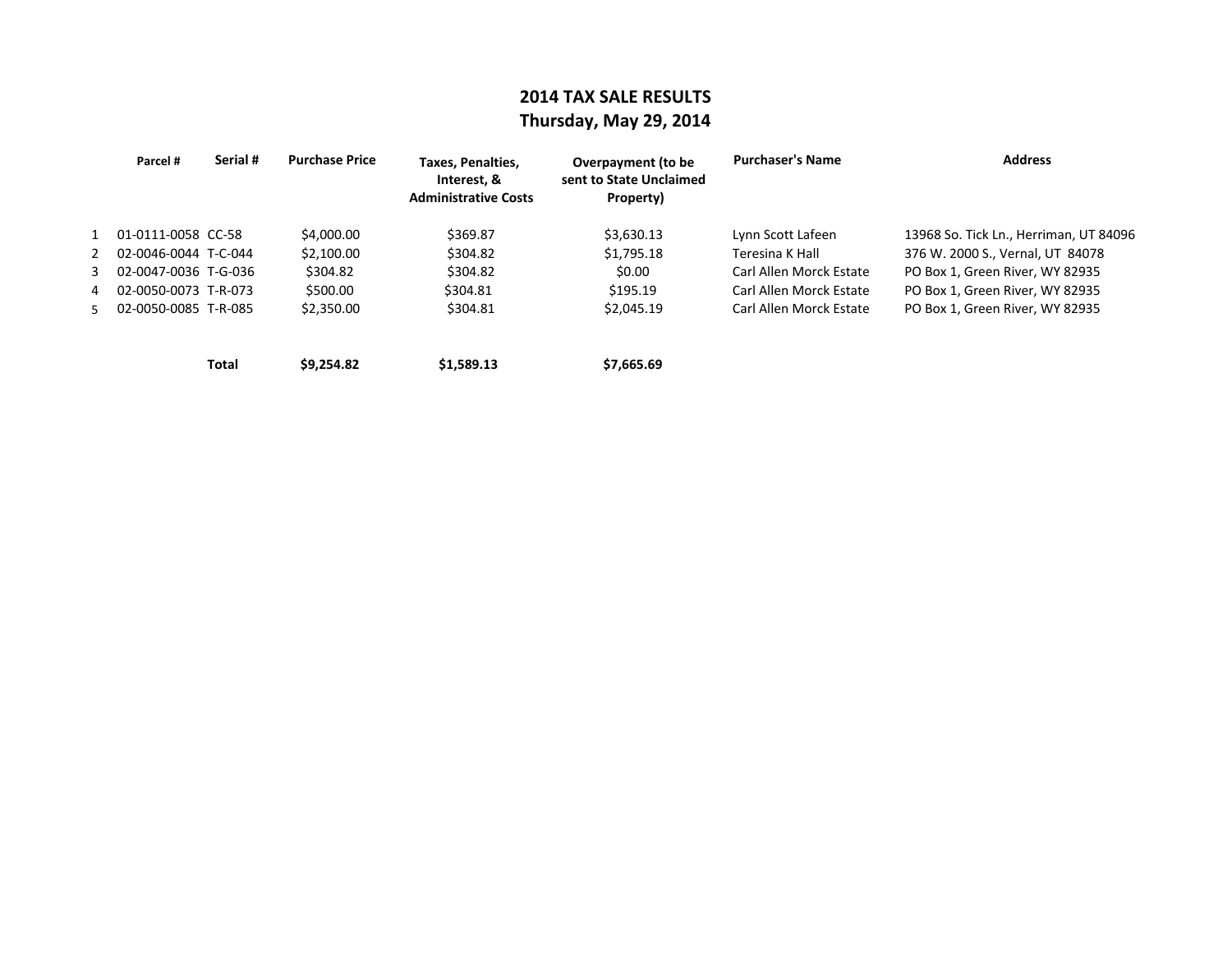### **2015 TAX SALE RESULTS Thursday, May 28, 2015**

| Parcel #               | Serial # | <b>Purchase Price</b>                             | <b>Taxes, Penalties,</b><br>Interest. &<br><b>Administrative Costs</b> | Overpayment (to be<br>sent to State Unclaimed<br>Property) | <b>Purchaser's Name</b> | <b>Address</b>                             |
|------------------------|----------|---------------------------------------------------|------------------------------------------------------------------------|------------------------------------------------------------|-------------------------|--------------------------------------------|
| 1 01-0111-0054 CC-58   |          | \$450.00                                          | \$373.08                                                               | \$76.92                                                    | Jared Johnson           | PO Box 1609, 711 W 350 N, Vernal, UT 84078 |
|                        |          | 2 Removed by Legislative Body at Auditor' request |                                                                        |                                                            |                         |                                            |
| 3 02-0048-0020 T-H-020 |          | \$350.00                                          | \$309.05                                                               | \$40.95                                                    | Jared Johnson           | PO Box 1609, 711 W 350 N, Vernal, UT 84078 |
| 4 02-0048-0099 T-H-099 |          | \$850.00                                          | \$307.87                                                               | \$542.13                                                   | <b>Carl Mork Trust</b>  | PO Box 1, Green River, WY 82935            |
| 5 02-0048-0100 T-H-100 |          | \$600.00                                          | \$307.88                                                               | \$292.12                                                   | <b>Carl Mork Trust</b>  | PO Box 1, Green River, WY 82935            |
|                        |          |                                                   |                                                                        |                                                            |                         |                                            |
|                        |          |                                                   |                                                                        |                                                            |                         |                                            |

**Total \$2,250.00) \$1,297.88) \$952.12)**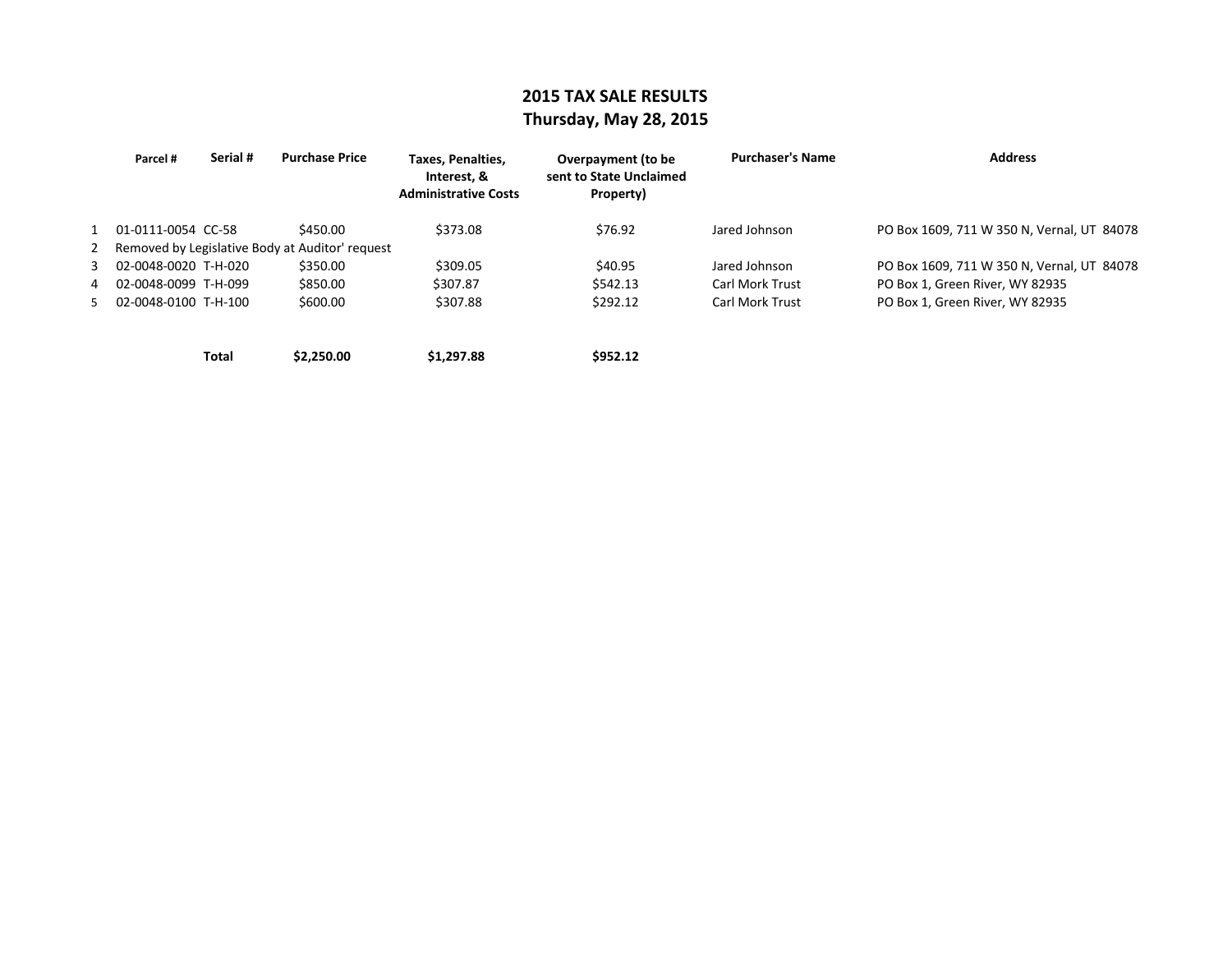## **2016 TAX SALE RESULTS Thursday, May 19, 2016**

| Parcel #               | Serial # | <b>Purchase Price</b> | Taxes, Penalties,<br>Interest. &<br><b>Administrative Costs</b> | Overpayment (to be<br>sent to State<br><b>Unclaimed Property)</b> | <b>Purchaser's Name</b> | <b>Address</b>                                           |
|------------------------|----------|-----------------------|-----------------------------------------------------------------|-------------------------------------------------------------------|-------------------------|----------------------------------------------------------|
| 1 02-0044-0109 T-A-109 |          | \$1,500.00            | \$311.52                                                        | \$1,188.48                                                        | L. Val Wilson           | 106 E Wilson Rd Salt Lake City, UT 84054                 |
| 2 02-0044-0122 T-A-122 |          | \$1,400.00            | \$311.52                                                        | \$1,088.48                                                        | L. Val Wilson           | 106 E Wilson Rd Salt Lake City, UT 84054                 |
| 3 02-0046-0045 T-C-45  |          | \$1,250.00            | \$311.52                                                        | \$938.48                                                          | Cark A Morck Trust      | PO Box 1 Green River, WY 82935                           |
| 4 02-0047-0039 T-G-39  |          | \$1,250.00            | \$311.52                                                        | \$938.48                                                          | Cark A Morck Trust      | PO Box 1 Green River, WY 82935                           |
| 5 02-0048-0102 T-H-102 |          | \$1,400.00            | \$311.52                                                        | \$1,088.48                                                        |                         | Bruce and Tiffany Wilso 1224 S 70 W Farmington, UT 84025 |
| 6 02-0045-0086 T-B-86  |          | \$1,350.00            | \$234.98                                                        | \$1,115.02                                                        | Frances B Volkel        | PO Box 476 Plateeville, CO 80651                         |
|                        | Total    | \$8,150.00            | \$1,792.58                                                      | \$6.357.42                                                        |                         |                                                          |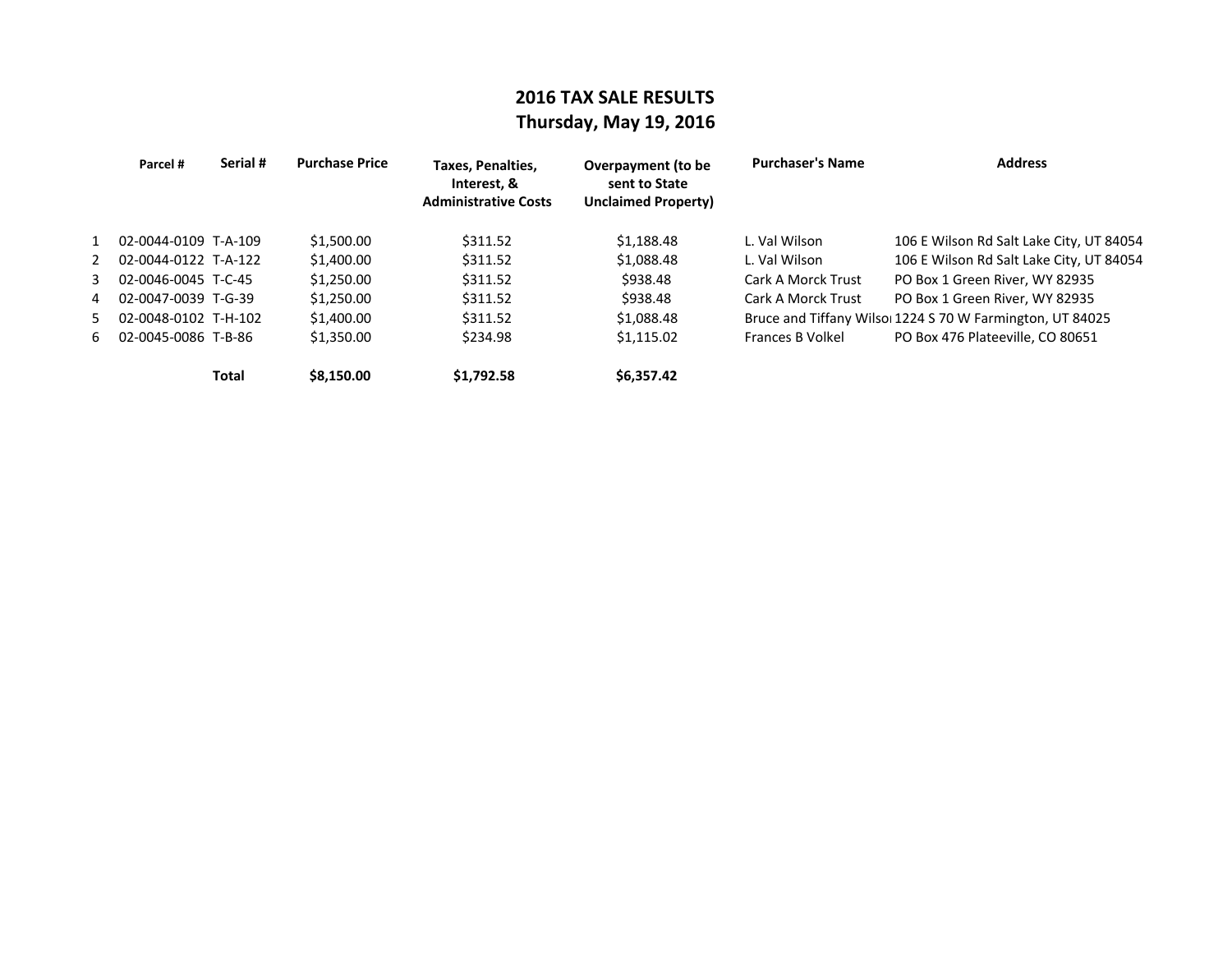### **2017 TAX SALE RESULTS Thursday, May 18, 2017**

| Parcel #               | Serial # | <b>Purchase Price</b> | Taxes, Penalties,<br>Interest. &<br><b>Administrative Costs</b> | Overpayment (to be<br>sent to State Unclaimed<br>Property) | <b>Purchaser's Name</b> | <b>Address</b>                               |
|------------------------|----------|-----------------------|-----------------------------------------------------------------|------------------------------------------------------------|-------------------------|----------------------------------------------|
| 02-0046-0007 T-H-07    |          | \$1,300.00            | \$316.23                                                        | \$983.77                                                   | Val Wilson              | 106 E Wilson Road, North Salt Lake, UT 84054 |
| 3 02-0049-0104 T-K-104 |          | \$1.150.00            | \$316.23                                                        | \$833.77                                                   | <b>Brad Draper</b>      | HC 65 Box 14. Bluebell, UT 84007             |
|                        | Total    | \$2,450.00            | \$632.46                                                        | \$1,817.54                                                 |                         |                                              |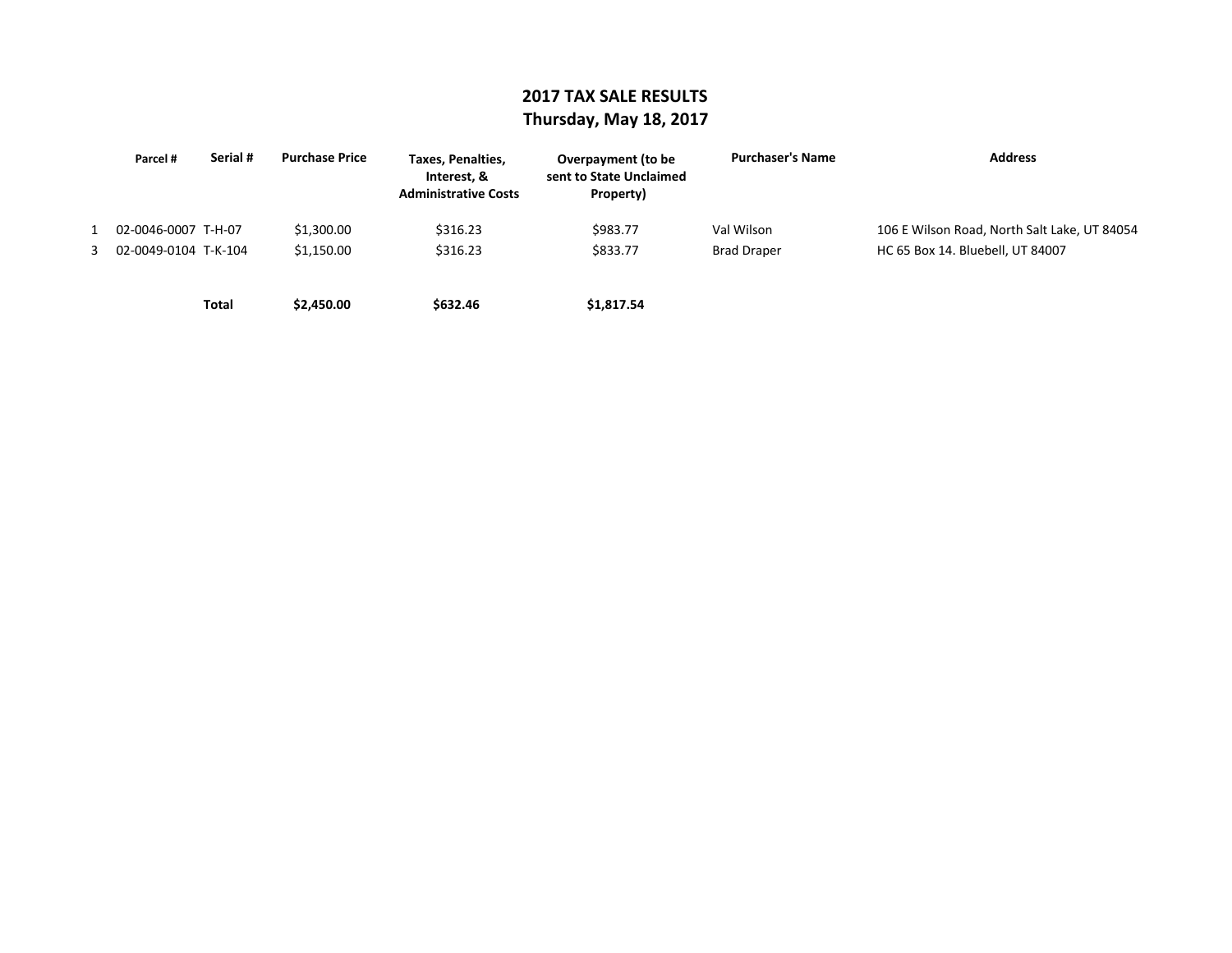#### **2018 Tax Sale Results Thursday, May 24, 2018**

| Parcel #             | Serial # | <b>Purchase Price</b> | Taxes, Penalties,<br>Interest, &<br><b>Administrative Costs</b> | Overpayment (to be<br>sent to State Unclaimed<br>Property) | <b>Purchaser's Name</b>       | <b>Address</b>                    |
|----------------------|----------|-----------------------|-----------------------------------------------------------------|------------------------------------------------------------|-------------------------------|-----------------------------------|
| 02-0045-0063 T-B-063 |          | \$800.00              | \$317.34                                                        | \$482.66                                                   | Brad Draper &/or Peggy Draper | HC 65, Box 14, Bluebell, UT 84007 |
|                      | Total    | \$800.00              | \$317.34                                                        | \$482.66                                                   |                               |                                   |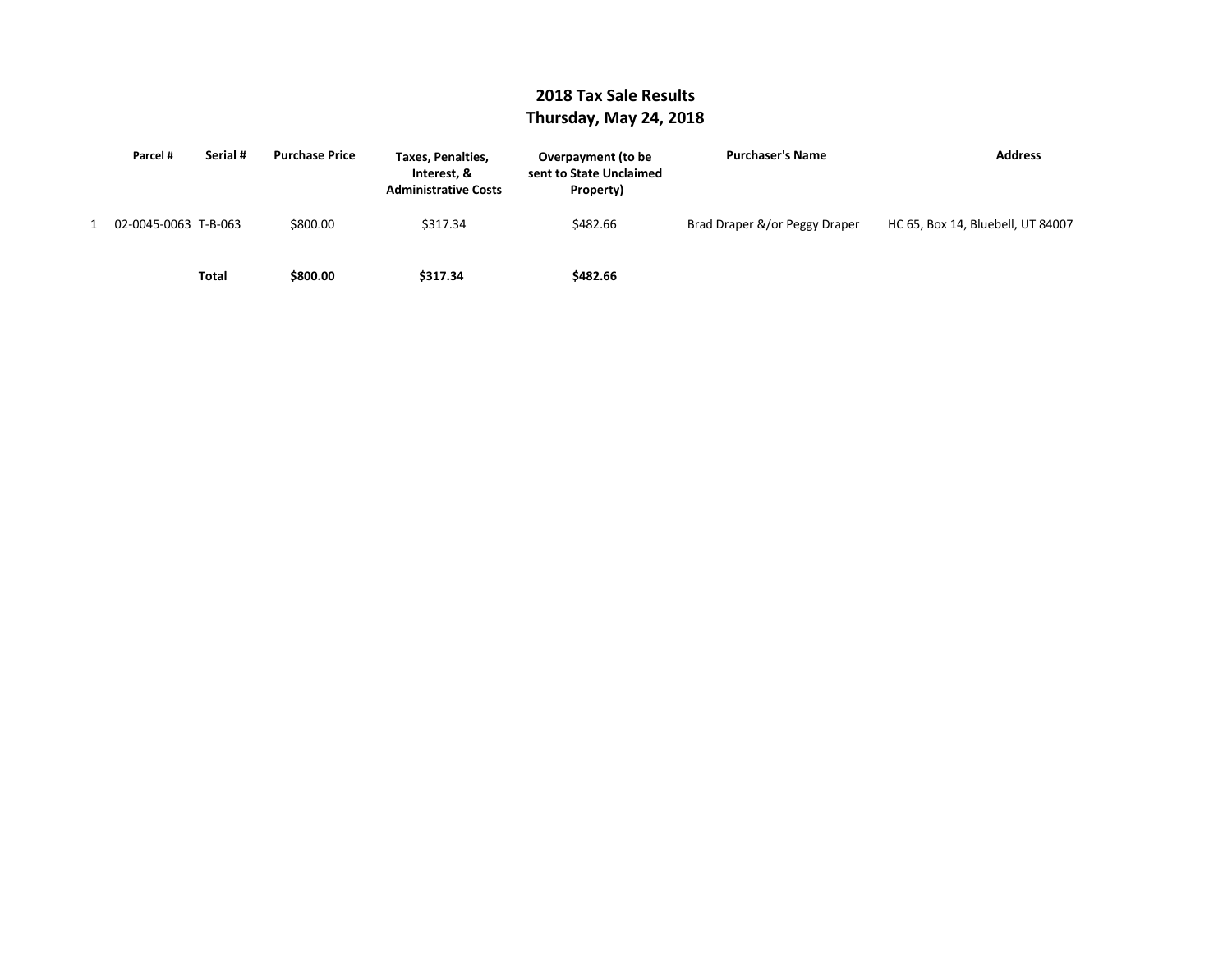| 2019 Tax Sale Results |                        |                       |                                                                                                                                                                               |            |                       |                                                             |                                        |  |  |  |  |  |
|-----------------------|------------------------|-----------------------|-------------------------------------------------------------------------------------------------------------------------------------------------------------------------------|------------|-----------------------|-------------------------------------------------------------|----------------------------------------|--|--|--|--|--|
|                       | Thursday, May 30, 2019 |                       |                                                                                                                                                                               |            |                       |                                                             |                                        |  |  |  |  |  |
| Parcel#<br>Serial #   |                        | <b>Purchase Price</b> | Taxes,<br>Overpayment<br>(to be sent to<br>Penalties,<br>Interest &<br>State<br><b>Administrative</b><br><b>Purchaser's</b><br><b>Unclaimed</b><br>Costs<br>Property)<br>Name |            |                       | <b>Address</b>                                              |                                        |  |  |  |  |  |
|                       |                        |                       |                                                                                                                                                                               |            |                       |                                                             |                                        |  |  |  |  |  |
| 02-0046-0004          | T-C-004                | \$1,150.00            | \$317.70                                                                                                                                                                      |            | \$832.30 Bruce Wilson |                                                             | 1224 So 70 West, Farmington Utah 84025 |  |  |  |  |  |
| 02-0046-0017          | T-C-017                | \$1,150.00            | \$317.70                                                                                                                                                                      |            |                       | \$832.30 A Bjorn Carlson   PO Box 693, Bluebell, Utah 84007 |                                        |  |  |  |  |  |
|                       |                        |                       |                                                                                                                                                                               |            |                       |                                                             |                                        |  |  |  |  |  |
|                       | <b>Totals</b>          | \$2,300.00            | \$635.40                                                                                                                                                                      | \$1,664.60 |                       |                                                             |                                        |  |  |  |  |  |